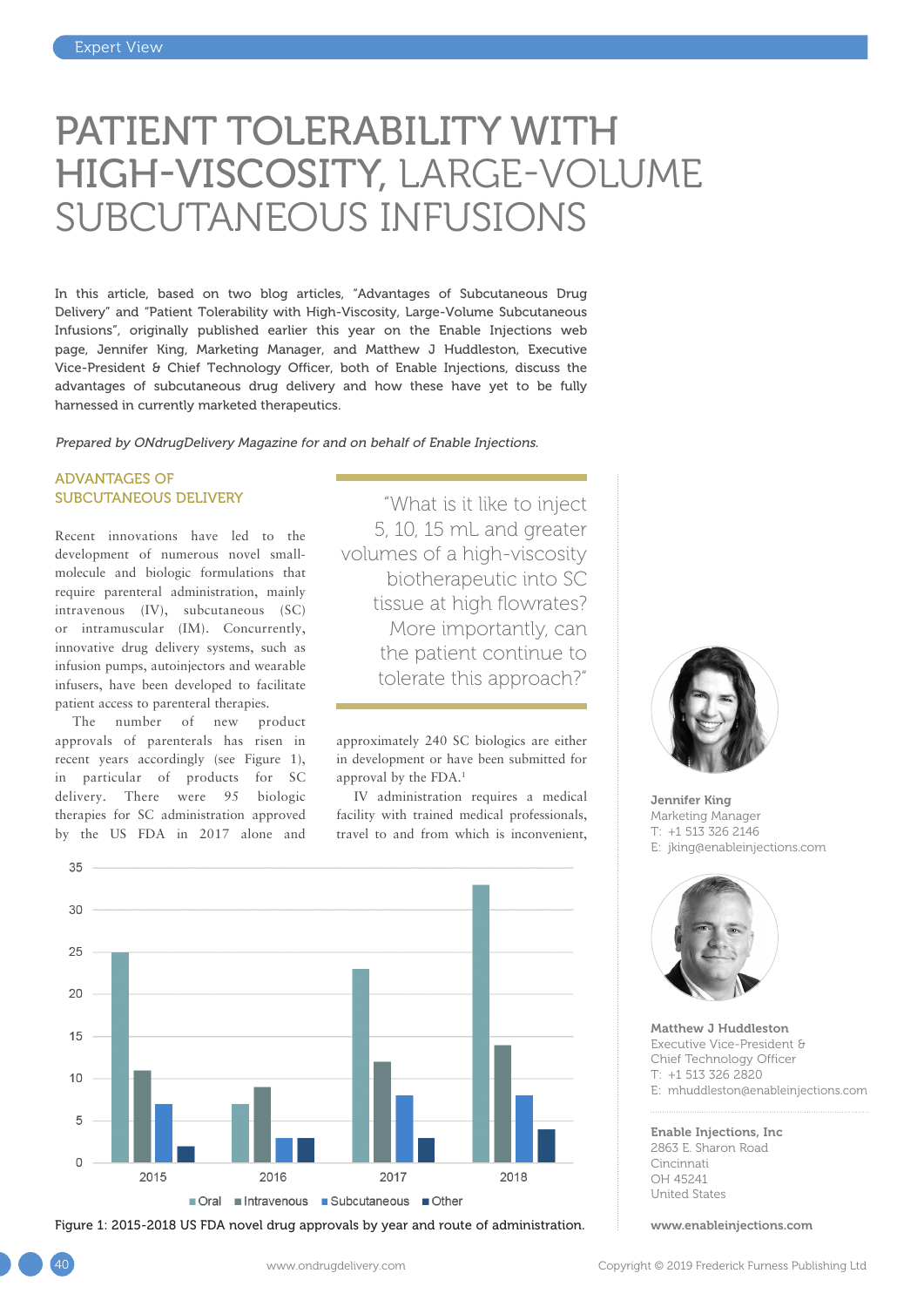often prohibitively so, for many patients. IV administration also typically requires a trained medical professional to set-up an IV infusion set and determine appropriate dosing/infusion rate and time. In addition to the risk of infection at the injection site, IV administration is also associated with the risk of systemic infection, potential exposure to IV particulate matter, and exposure to hospital-acquired infections.

For IV administration, additional time is required before, during, and after the actual infusion for the preparation, infusion duration, and observation postinfusion. Because of the extended time, supplies, facility, trained staff, and equipment required for administration, IV therapeutics are generally more expensive compared with other methods of administration.2

SC administration allows therapeutics to be self-administered by patients or healthcare providers using a variety of different delivery systems. Because SC administration facilitates patient selfadministration in home or outpatient clinical environments, it reduces medical facility fixed costs. In a 2015 Belgian meta-analysis evaluating socio-economic impact of SC versus IV administration of trastuzumab in HER2 positive metastatic breast cancer, it was estimated that SC administration could contribute to a cost saving of €758-2576 (£653-2376) per annual course. SC administration was also reported to enable a threefold reduction in the total preparation and administration compared with IV administration.<sup>3</sup>

SC administration provides flexibility in the anatomical infusion site, and options include the stomach, thighs, and backs of the arms. SC infusion systems can be designed with smaller needle sizes, which may decrease pain during infusion. While the risk of infusion site infection still exists, SC infusion site infections are generally limited to cellulitis and very rarely progress to systemic infections. Further, administration at home reduces the risk of exposure to hospital-acquired infections.

In a 2015 meta-analysis, a literature search was conducted to identify clinical studies published from 1980 to February 2015 that included comparison of IV, IM, and SC administration in order to determine the advantages and disadvantages of each administration route and investigate patient preference. In studies comparing SC to IV administration, more patients reported a preference for SC

"Key device design characteristics that may influence patient experience and tolerability during SC infusion of high-viscosity, large-volume therapeutics include flow rate, skin/needle interface, and needle size."

administration (88.9%) than IV  $(9.6\%)$ .<sup>4</sup> An international, randomised, two-cohort study (PrefHer) reported similar results, in which 92% of patients stated they preferred SC administration of trastuzumab versus 8% for IV.3

In addition, a systematic review of randomised, controlled trials and/or crossover studies investigating patient preference reported that patients preferred SC versus IV administration in four of six trials.<sup>5</sup> In addition, a non-interventional time and motion study was conducted in 2016 in eight countries to determine time savings with rituximab SC injection compared with IV infusion. The study determined that patient SC self-administration at home decreased treatment time.<sup>6</sup>

# THE NEED FOR SOMETHING DIFFERENT

Traditional methods of SC drug delivery include autoinjectors and infusion pumps. These delivery regimens have traditionally been limited by the volume which can be delivered (<1-2 mL), injection site degradation of the therapeutic (absorption), and dose range. But with recent advances in formulation and delivery technologies, SC is increasingly becoming a viable means of administering a wide variety of therapeutics.

Patient experience is becoming more important, as it relates to overall drug efficacy and safety. The introduction of biotherapeutics, which require higher concentrations of active pharmaceutical ingredient to meet efficacy requirements, has not only challenged the previously established limits of volume, viscosity, and flowrate, but the devices used to deliver them. Thus, while the trend for SC administration is moving to largevolume injections of high-viscosity drugs, there are many questions that are not well understood. For example, what is it like to inject 5, 10, 15 mL and greater volumes of a high-viscosity biotherapeutic into SC tissue at high flowrates? More importantly, can the patient continue to tolerate this approach?

Many peer-reviewed studies<sup>7,8,9,10</sup> have focused on administration volumes of up to 3 mL, flowrates of up to 10 mL per minute, and viscosities of up to 50 cP. These studies have been singularly focused on one or two performance attributes due to limitations with the devices used for delivery. Data is needed on patient tolerability with the combination of large volumes, various flow rates, and higher viscosities associated with SC infusion.

Devices need to adapt to this new class of drugs. The best design will incorporate a unique set of device attributes and requirements, as well as anticipate key drug and patient variables to produce a safe and efficacious delivery, while maximising a positive patient experience.

# DEVICE VARIABLES & CONSIDERATIONS

Key device design characteristics that may influence patient experience and tolerability during SC infusion of high-viscosity, largevolume therapeutics include flow rate, skin/ needle interface, and needle size. These attributes are discussed further below with respect to patient impact. It is also likely that these variables are interdependent.

#### **Flow Rate**

Previous studies<sup>9</sup> have focused on highspeed injection (autoinjectors) or constant flowrate delivery (infusion pumps). The value proposition has been to minimise injection time or allow for a fixed injection time, both of which could be desirable if, for example, the user needs to hold an injection device against their skin or be tethered to an infusion pump.

Infusion time may become less relevant if the user is uninhibited during daily activities while receiving therapy, such as using an on-body delivery device, and a slower flowrate (and the associated longer injection time) might well be preferred by the patient and improve tolerability of large volumes. It is hypothesised that slower flowrates could lead to a lower incidence of site reactions and injection pain.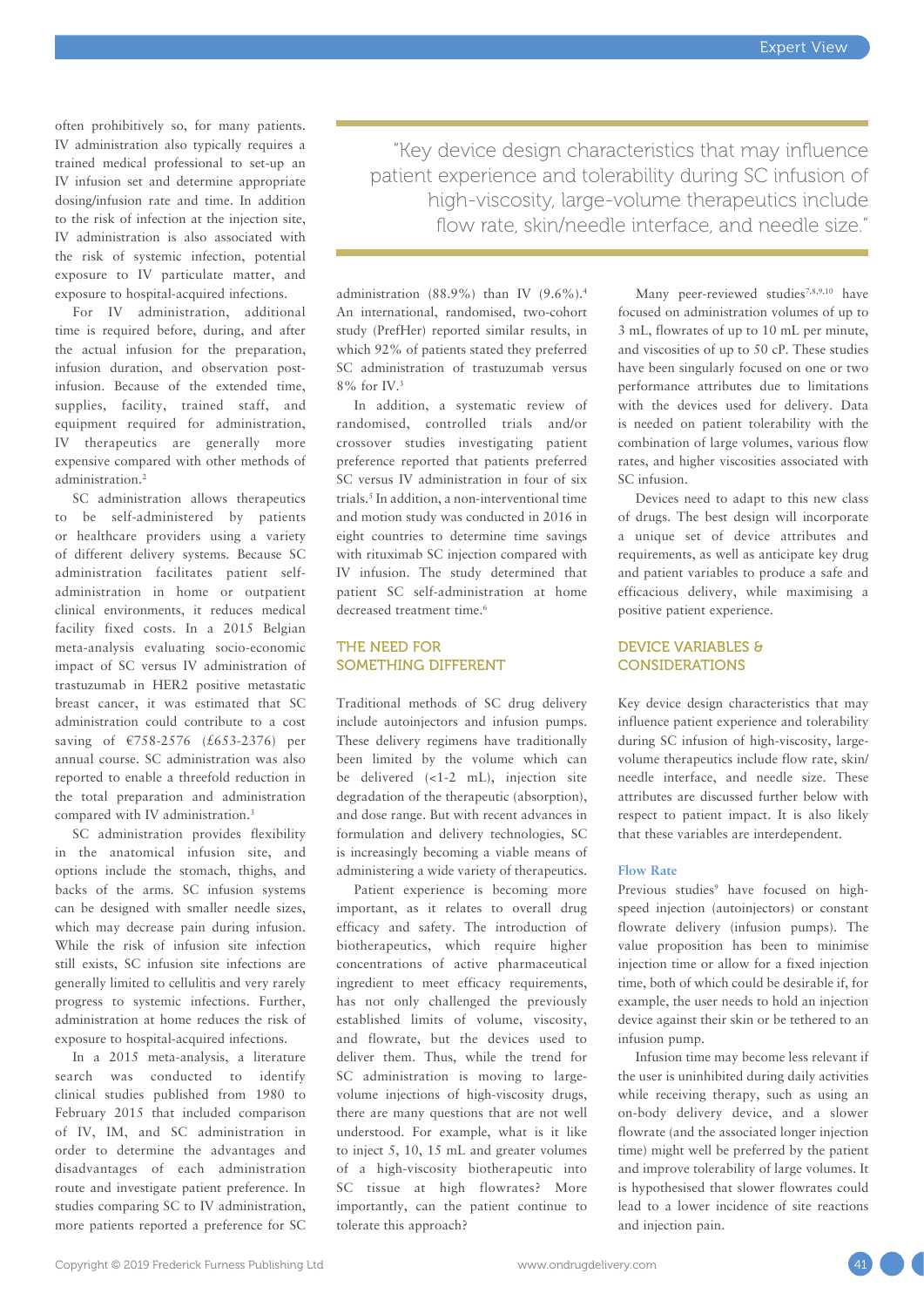#### **Skin / Needle Interface (Tissue Tent)**

In general, previous studies<sup>10,11,12</sup> have investigated SC injection by needle and syringe, or using infusion sets and butterfly needles. In either case, the user has the ability to control the depth of the needle by either pinching or stretching the tissue at the injection site prior to needle insertion.

This pinching or stretching, known as the tissue tent, may also provide a secondary benefit by applying a small amount of pressure at the injection site, which may have several advantages, including reducing needle insertion pain by disrupting the tissue at the injection site, similar to a nurse pressing on the injection site prior to needle insertion. It is also hypothesised that pressure at the injection site could encourage a deeper deposit of drug into the subcutaneous space, especially in cases of large delivery volume. It could also potentially prevent leakage and backflow, similar to a nurse applying pressure to the injection site at the completion of delivery.

Whilst manually inserted needles require manual pinching / stretching, devices can incorporate a mechanism to stretch the tissue at the injection site automatically, ensuring the needle inserts to the correct depth, that drug is delivered into the appropriate anatomical space and conferring any additional advantages relating to pain and drug deposition.

#### **Needle Size**

Previous studies with needles and syringes, or infusion sets, typically involve needles ranging from 31-26 gauge, with the majority being at the larger end of the range. A few publications have theorised that smaller-gauge needles introduce greater discomfort due to increased fluid velocity at a constant flowrate.13,14 However, this is unlikely with low pressure delivery. It is likely that flowrate in conjunction with needle size could be important, with a smaller needle size being preferred. In general, smaller needle sizes produce less injection site  $\text{pain}^{11,12}$  with less leakage and backflow.

# DRUG VARIABLES AND **CONSIDERATIONS**

Characteristics of the drug that impact patient tolerability of high-viscosity, large-volume SC infusion must be considered.

#### **Volume and Viscosity**

Typically, pharmaceutical companies have had the mindset to pursue highconcentration (high-viscosity) and lowvolume formulations based on limitations with previously available delivery systems. But studies suggest that injection site pressure is less affected by volume and more dependent on viscosity.10,12 Pharma and biopharmaceutical companies could instead take advantage of the flexibility in the drug concentration and delivery volume that high-volume injectors allow, to open up new possibilities in formulation development for SC administration.

#### **Other Drug-Specific Attributes**

Other drug-specific variables which affect patient tolerability may include pH, osmolality, excipients, and temperature. Much is known about patient tolerability with low-volume SC injections,<sup>15</sup> but what is the pain tolerance and how is it affected by these drug-specific attributes of the therapeutic?

# PATIENT VARIABLES AND CONSIDERATIONS

#### **Injection Pressure and Backpressure**

Previous studies have investigated tissue backpressure as a function of flowrate, viscosity, and delivered volume.8,16 However, these studies were executed with constant flowrate pumps. Studies of a system that adjusts the flowrate of the drug based on the backpressure being created within the injection site could explore potential advantages in terms of patient preference and tolerability compared with constant flowrate pumps.

## **Patient Characteristics**

The abdomen is a popular location for SC injections, due to its easy access and amount of available space. Additional SC injection sites, including the inner thigh and back of the arm, could also be considered, although the suitability of these sites for larger infusion volumes is not established. The impact of other patient demographics, such as body mass index (BMI) and skin integrity/type, on infusion and patient tolerability should also be evaluated.

# ABOUT THE COMPANY

Enable Injections is an investigational-stage company developing and manufacturing on-body subcutaneous infusion delivery

systems designed to help improve patient quality of life. Enable's body-worn enFuse™ platform utilises any standard container closure system to deliver large-volume pharmaceuticals and biopharmaceuticals. Enable's device platform can be developed for use with small-molecule and biologic drug formulations across a range of viscosities.

#### **REFERENCES**

- *1. "Subcutaneous Biologics, Technologies and Drug Delivery Systems (2nd Edition), 2018 – 2030". Research Report, Roots Analysis, 2018.*
- *2. Schmier J et al, "Costs of Providing Infusion Therapy for Rheumatoid Arthritis in a Hospital-based Infusion Center Setting". Clin Ther, 2017, Vol39(8), pp 1600-1617.*
- *3. Papadmitriou K et al, "The Socioeconomical Impact of Intravenous (IV) Versus Subcutaneous (SC) Administration of Trastuzumab: Future Prospectives". Facts Views Vis Obgyn, 2015, Vol 7(3), pp 176-180.*
- *4. Jing-fen J et al, "The Optimal Choice of Medication Administration Route regarding Intravenous, Intramuscular, and Subcutaneous Injection". Patient Prefer Adherence, 2015, Vol 9, pp 923-942.*
- *5. Stoner K, Harder H, Fallowfield L, Jenkins V, "Intravenous versus Subcutaneous Drug Administration. Which Do Patients Prefer? A Systematic Review". Patient, Jul 2014 (epub ahead of print).*
- *6. De Cock E et al, "Time Savings with Rituximab Subcutaneous Injection versus Rituximab Intravenous Infusion: A Time and Motion Study in Eight Countries". PLoS ONE, 2016, Vol 11(6), e0157957.*
- *7. Berteau C et al, "Evaluation of the impact of viscosity, injection volume, and injection flow rate on subcutaneous injection tolerance". Med Devices, 2015, Vol 8, pp 473-484.*
- *8. Zijlstra E et al, "Impact of Injection Speed, Volume, and Site on Pain Sensation". J Diabetes Sci Technol, 2018, Vol 12(1), pp 163-168.*
- *9. Praestmark K et al, "Injection Technique and Pen Needle Design*